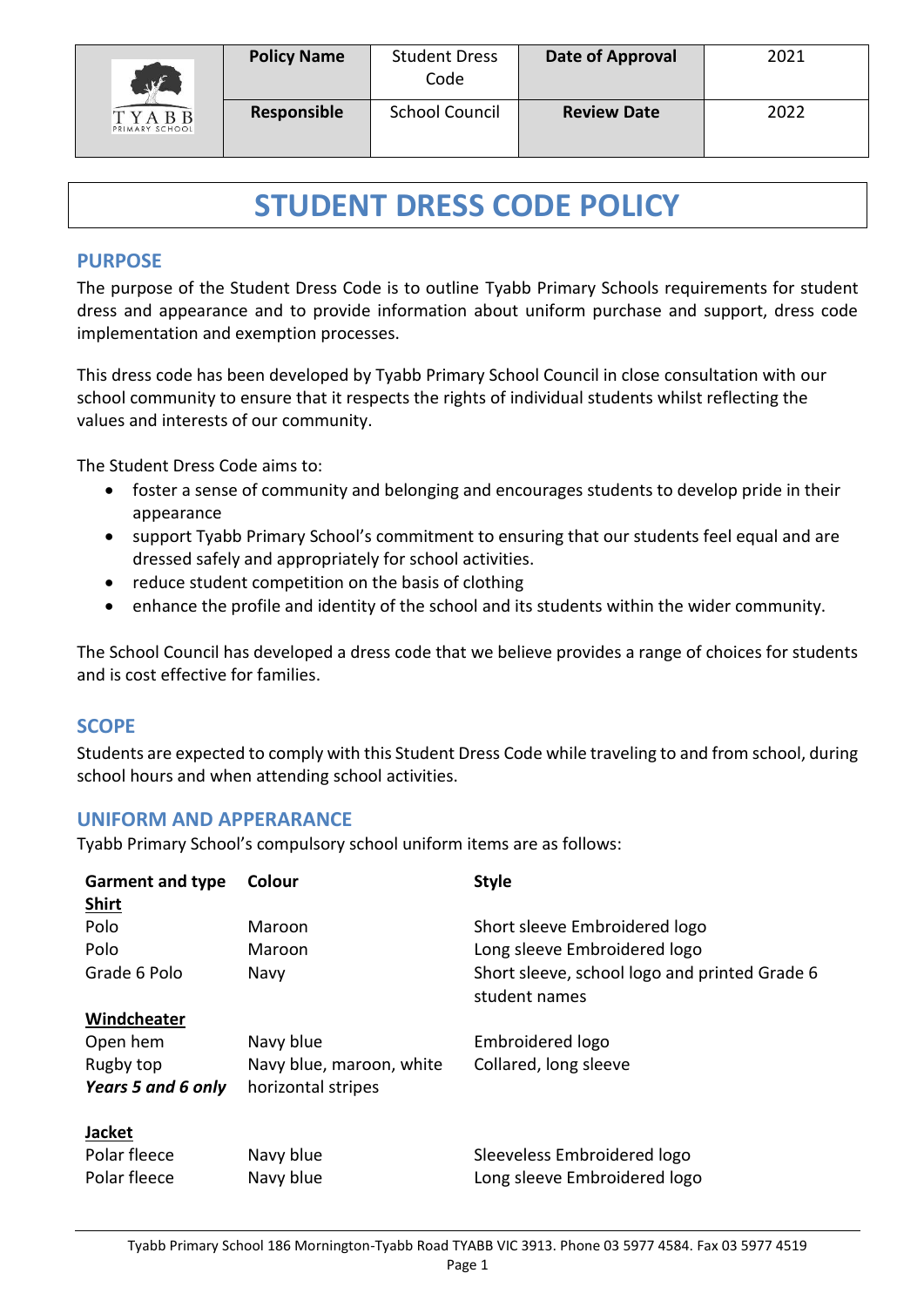| <b>Pants</b>             |                                                             |                                                                       |
|--------------------------|-------------------------------------------------------------|-----------------------------------------------------------------------|
| <b>Track suit</b>        | Navy blue                                                   | Straight cut leg                                                      |
| Bootleg pants            | Navy blue                                                   | Boot cut leg                                                          |
| Cargo                    | Navy blue                                                   | Long leg                                                              |
|                          | (Pants are not permitted to have logos of any description.) |                                                                       |
| <b>Shorts</b>            |                                                             |                                                                       |
| Cargo                    | Navy blue                                                   | Long leg                                                              |
| Drawstring               | Navy blue                                                   | Long leg                                                              |
| Skort                    | Navy blue                                                   |                                                                       |
|                          |                                                             | (Shorts are not permitted to have logos of any description.)          |
| <b>Dress</b>             |                                                             |                                                                       |
| Summer                   | Maroon, white approved                                      | (Please Note: Not to be worn with tracksuit                           |
|                          | pattern                                                     | pants or leggings underneath, or with a polo<br>shirt under or over.) |
| <u>Tunic</u>             |                                                             |                                                                       |
| Winter                   | Approved plaid                                              |                                                                       |
|                          |                                                             |                                                                       |
| <b>Skirt</b>             |                                                             |                                                                       |
| Winter                   | Approved plaid                                              |                                                                       |
|                          |                                                             |                                                                       |
| <b>Skivvy</b>            | Maroon                                                      | Skivvies or long sleeved tops may only be worn                        |
|                          |                                                             | as undergarments (under a polo shirt or tunic)                        |
|                          |                                                             |                                                                       |
| <b>Shoes &amp; Laces</b> | <b>Black or white</b>                                       | Runners and school shoes                                              |
| <b>Socks</b>             | White or Navy Blue                                          |                                                                       |
|                          |                                                             |                                                                       |
| <u>Tights</u>            | Navy Blue                                                   |                                                                       |
| Hats                     |                                                             |                                                                       |
| Summer                   | Navy wide brim (in                                          | Either Trigger/TPS logo or no logo                                    |
|                          | accordance with sunsmart                                    |                                                                       |
|                          | policy)                                                     |                                                                       |
| Winter                   |                                                             | Beanie with school logo or no logo                                    |
|                          | Navy                                                        |                                                                       |
| <b>School Bag</b>        | <b>Tyabb Primary School</b>                                 | Preferred, not compulsory                                             |
|                          | official bag available                                      |                                                                       |
|                          |                                                             |                                                                       |

### In addition:

- School uniform must be worn at all times on school activities unless otherwise notified.
- The students are to wear appropriate footwear proper school shoes or runners in black or white with matching black or white laces. Fashion shoes are not acceptable. Fluoro shoes and laces are not acceptable.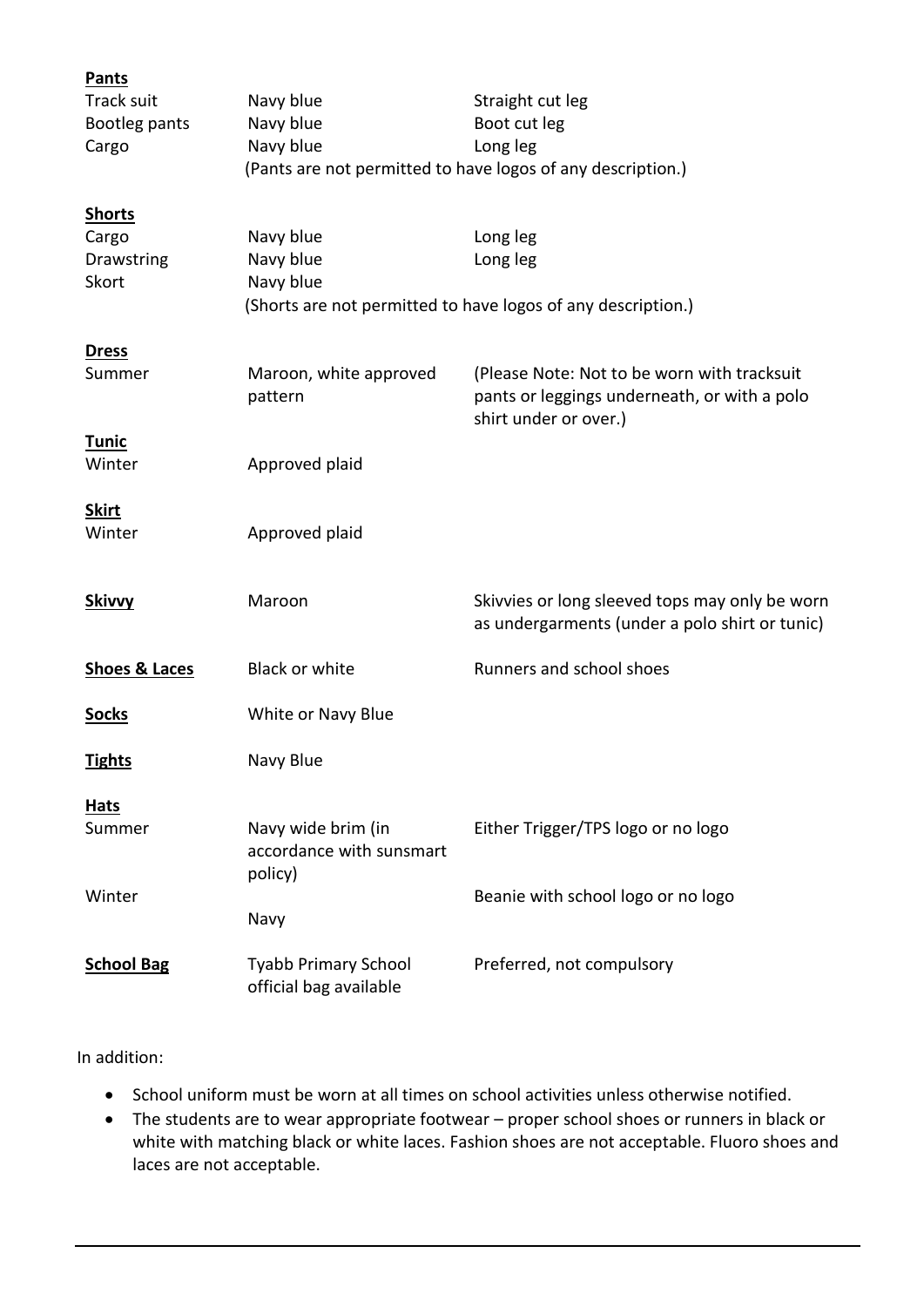- Open toed footwear is not acceptable under playground conditions. Thongs, surf thongs or open-toed sandals may only be worn whilst in attendance at swimming programs.
- Other clothing or accessories which have the potential to cause injury to the wearer or others is not acceptable.
- Specific colours are not specified for rain coats, etc but children are encouraged to wear navy blue or dark maroon jackets.
- White or navy blue socks must be worn with the uniform, especially with shorts, tunics and dresses.
- All accessories (eg. hair ties, scrunchies, headbands, scarves) must be maroon or navy blue.
- Girls may wear navy blue tights with the tunic, winter skirt or skorts.
- The school may provide slight variations to the above uniform list for special events eg sporting events, Year 6 HPV team (NB. HPV t-shirts are only to be worn by the child who participated in the program – they are not acceptable uniform for siblings in future years).

#### **General appearance**

While at school, travelling to or from school or participating in school activities, Tyabb Primary School students must comply with the following:

- Uniforms must be clean and in good repair
- Students are expected to take care of their personal appearance and presentation.
- Uniforms must be clearly marked with the owner's name
- Additional layers of clothing may be worn underneath the uniform for added warmth, provided these undergarments are completely hidden.

#### **Jewellery and cosmetics**

Students are not permitted to wear decorative jewellery to school. Stud earrings and sleepers worn in the ears, and watches, are the only acceptable jewellery. All piercings should be taped or covered during sporting activities.

Cosmetics/Make up may not be worn at school. This includes lop stick, coloured or sparkly gel, hair colours and nail polish. Only clear nail polish is permitted.

#### **Hair and Sun safety**

Hair styles must be neat and tidy. For health and safety reasons, long hair should be tied back. Tied backs (scrunchies, ribbons, etc) must be of school colours. Shoulder length or longer hair is to be tied back to help restrict the spread of nits and lice and for student safety.

School uniform hats must be worn outside from mid-August (exact date to be set by the school annually) to 30 April and on any other day prescribed by the school. School uniform hats may also be worn outside of this time period, by parent or student choice.

Hats are not to be worn inside.

Students are permitted to wear sunglasses during outdoor activities. Sunglasses should be close-fitting, wrap-around that meet the Australian Standards 1067 and cover as much of the eye area as possible.

### **PURCHASE OF UNIFORMS**

Uniform items can be purchased from Beleza school uniforms in Somerville. Tyabb Primary School also operates a second-hand uniform store for parents, via the office.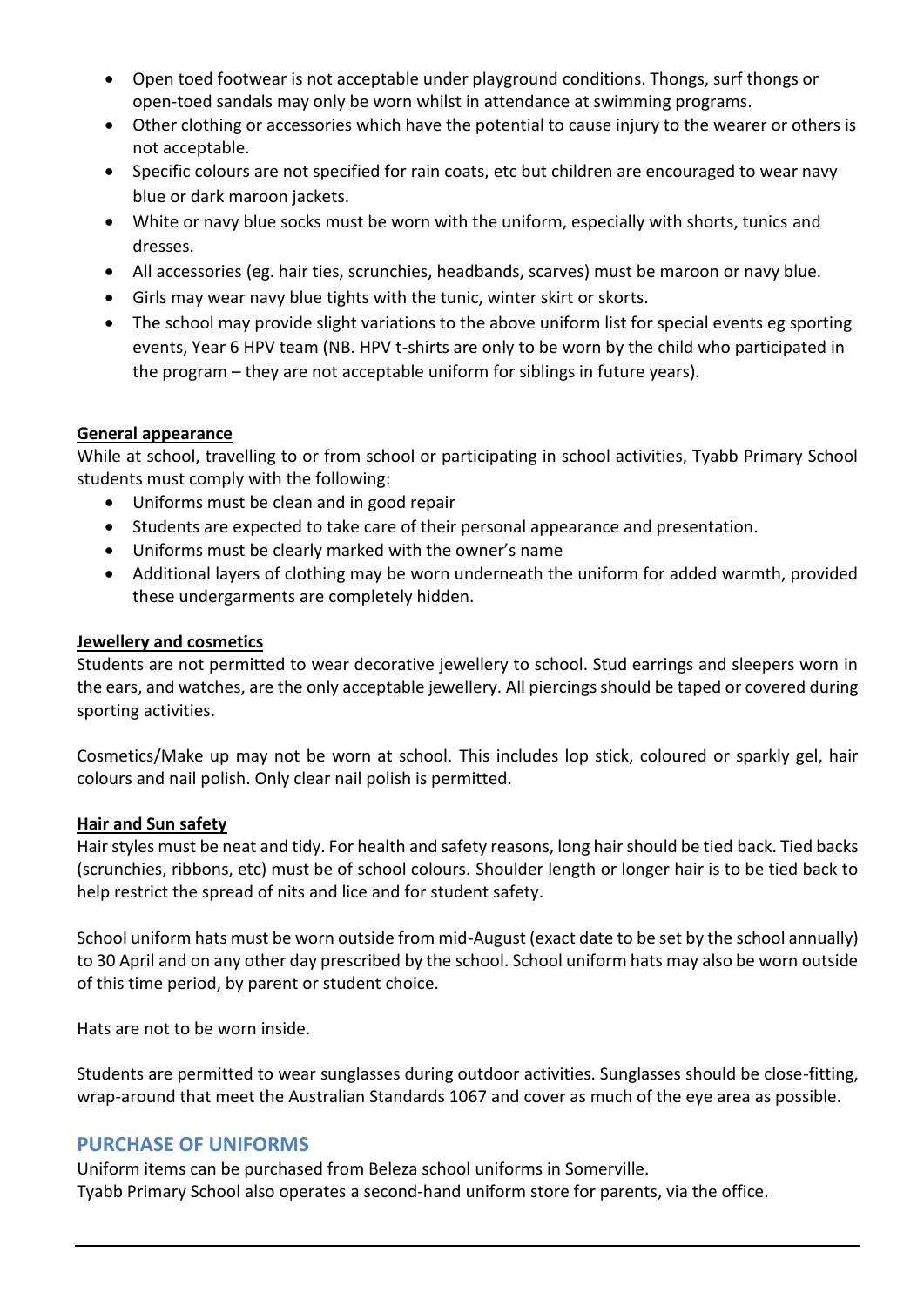## **Support for families experiencing difficulty**

Please contact the Principal or office to discuss support that we may be able to provide to families experiencing difficulty meeting uniform costs, including information about eligibility for uniform support through State Schools' Relief. Further information about State Schools' Relief is also available on their website: [htps://www.ssr.net.au/](https://www.ssr.net.au/)

Tyabb Primary School also has uniforms available to families to borrow on request.

# **IMPLEMENTATION**

In designing the Student Dress Code, School Council has ensured that the style of clothing is:

- reasonable by contemporary standards,
- is suitable to the role of being a student and to the tasks performed as a student,
- that health and safety issues have been considered and that it allows for some provision for individual expression through the offering of a range of alternatives.

Tyabb Primary School will ensure that this Student Dress Code is communicated to all families and students through our websit[e www.tyabbps.vic.edu.au.](http://www.tyabbps.vic.edu.au/) We will assist students who may be experiencing difficulties complying with this policy where possible.

Students wearing non-compliant uniform items may be asked to change into a compliant item of clothing provided by the school.

If a student is out of school uniform or otherwise breaches the Student Dress Code on a recurring basis, a note will be provided to the student and parents by the classroom teacher. If non-compliance with the dress code becomes a continued occurrence, the Principal will be informed and a phone call home may be required. In this event, the school will continue to work with the student and family to support compliance.

Measures taken by Tyabb Primary School to address concerns about student non-compliance with the Student Dress Code will also be addressed in accordance with our Student Wellbeing and Engagement Policy.

In keeping with the school's Sunsmart Policy, the Student Dress Code reinforces the important consideration of 'Sunsmart' procedures. As such, all students are required to wear a school-approved broad brimmed hat during sun danger periods (1<sup>st</sup> October-30<sup>th</sup> April) whilst outdoors. Children who do not have an approved hat will be restricted to designated areas of shade during recess and lunch breaks.

All tops, except the approved year 5/6 rugby top MUST have the school logo. Low quality alternative that do not display the school logo are not acceptable.

The school may declare "free dress" days where students are allowed to wear clothing and accessories other than the prescribed school uniform. On these days, dress should be of an appropriate nature for the school environment and adhere to the school sunsmart policy, ie. No bare shoulders or open toed shoes. In the event that any child, in the judgement of the Principal, is dressed inappropriately, the parent will be contacted to collect the student.

All prospective students and parents will be notified of the Student Dress Code requirements prior to enrolment.